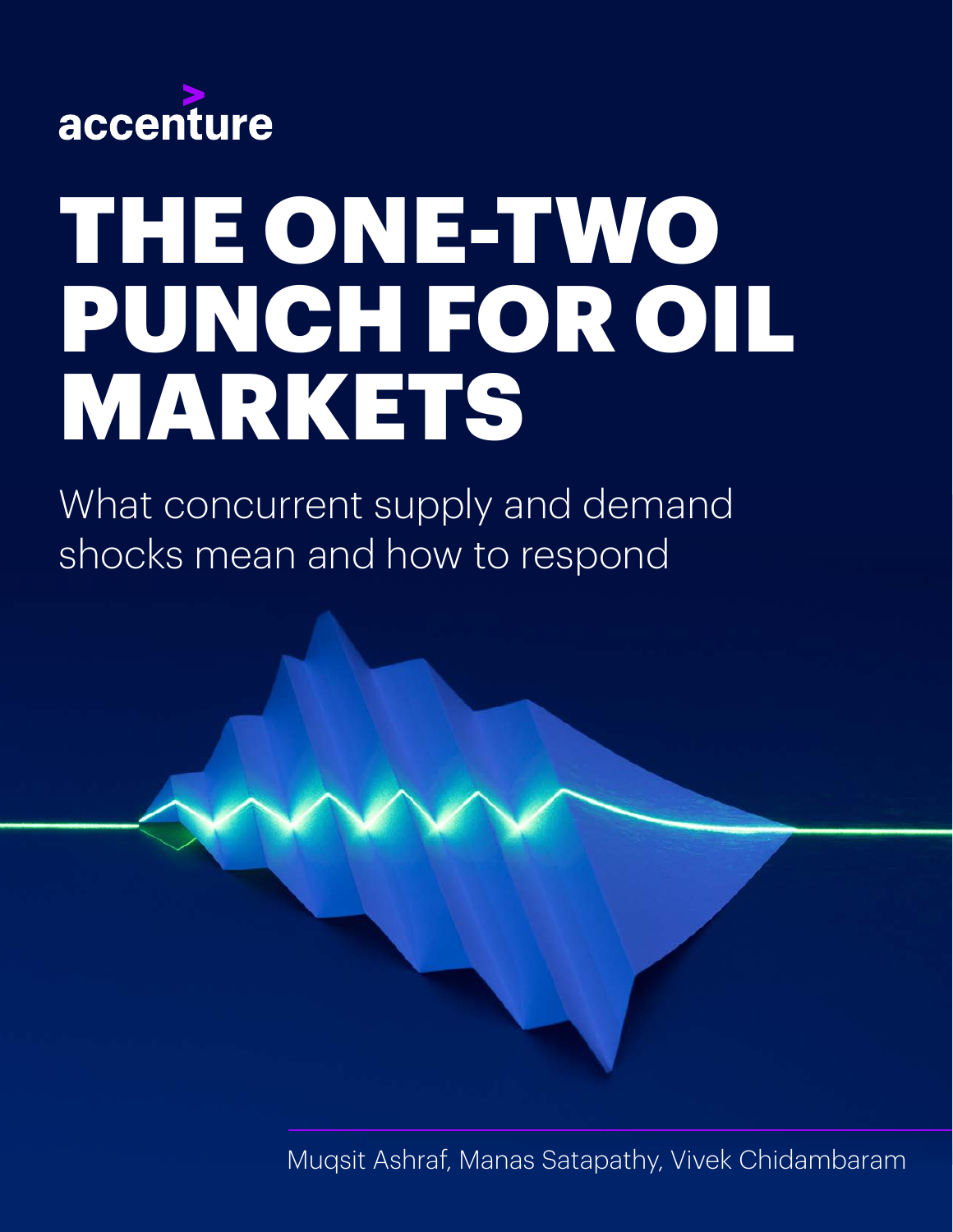# **The oil and gas (O&G) industry is no stranger to supply and demand shocks, having faced more than a dozen such jolts over the course of the past four decades.**

Most of the supply side shocks, excluding 2014's bump, were the result of sudden supply pullbacks in reaction to geopolitical unrest. On average, the impact these market-tightening shocks made lasted anywhere between one and six months. Demand-side shocks were largely due to macroeconomic contraction and have been closely connected to larger volatile economic cycles—in terms of size and duration.

Despite the shakeups the industry has experienced over the years, however, recent events portend a new and perhaps even more disruptive market:

- A black swan event, COVID-19, is driving a demand-side shock that's still rippling through the global economy. We estimate that hit to be approximately between 3-5 million bpd through the end of 2020 (Figure 1). Overall, we expect global oil demand to be lower in 2020 than last year, which hasn't happened in more than a decade.
- Meanwhile, we're seeing a concurrent supply-side shock stemming from OPEC+ and engulfing North America, a marginal supply source. Saudi Arabia is planning to open the floodgates on oil supply precisely when the economy is preparing for a contraction.

#### **Figure 1**

**Demand destruction due to COVID-19 is shaping to be massive – full year 2020 demand could be 6 million bpd lower than planned**



Source: Accenture analysis.

- About 60 million bpd is used in transportation – road, sea and air.
	- A 10-15% contraction in transportation in Q2 is ~6-9 million bpd reduction in crude oil demand
- A global recession will put further pressure  $\bullet$ on the remaining 40 million bpd of non transportation demand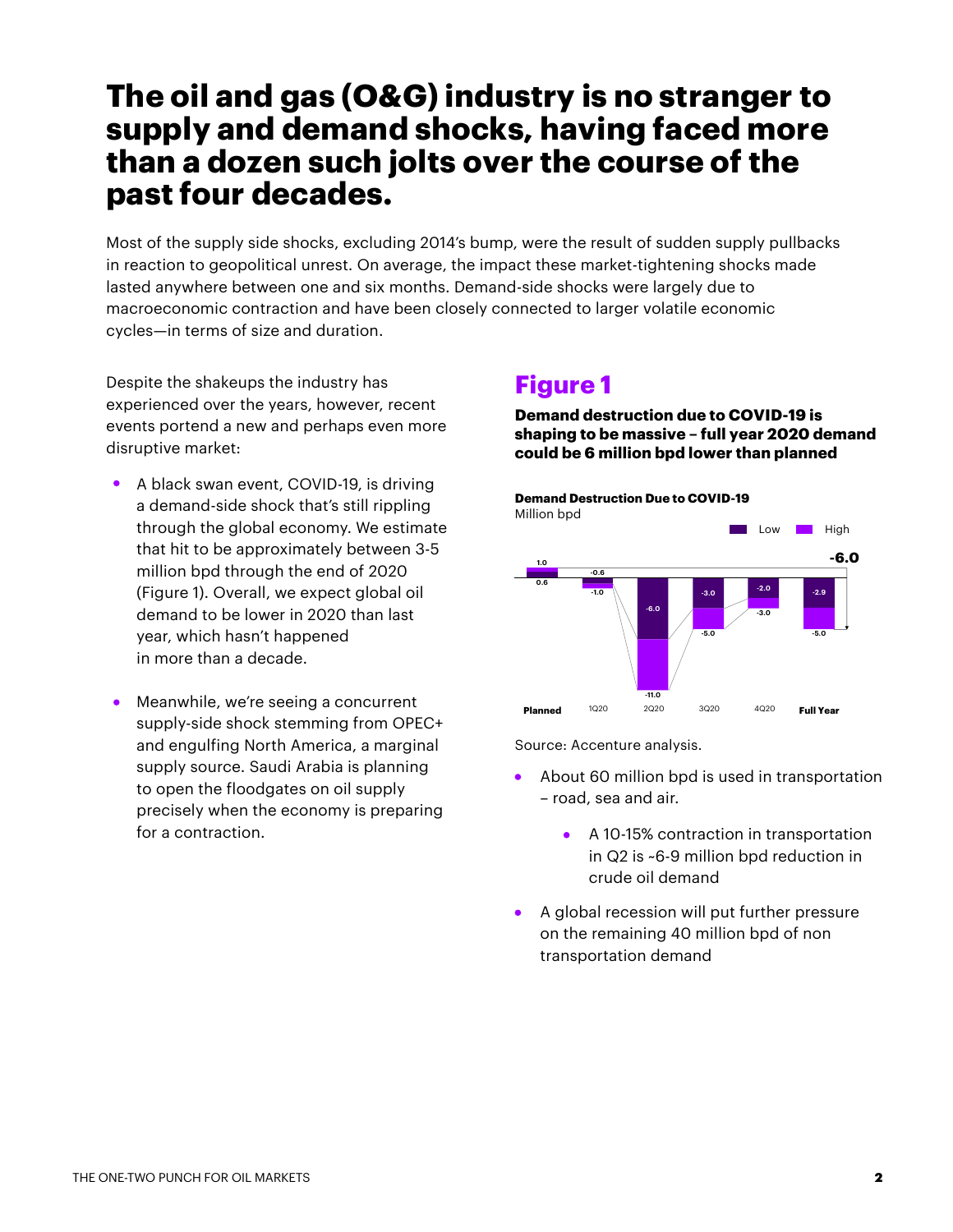The confluence of these two shocks creates an unprecedented situation—hence difficult to predict—but if we piece together the various elements of supply and demand in light of these events, it appears that the impact could last well into 2021 (Figure 2) with a disproportionate impact on US production. However, it is safe to say that we are in for a turbulent 2020, and a lukewarm 2021 in which commodity markets will be under pressure, and it's hard to see any winners at this time given the looming recession. Producer nations, investors, O&G companies themselves, and green/new energy businesses stand to lose.

### **Figure 2**

#### **Crude oil S-D balance facing a "Double Whammy" – Resultant oversupply can lead to very low prices in the short run**



Source: Accenture analysis.

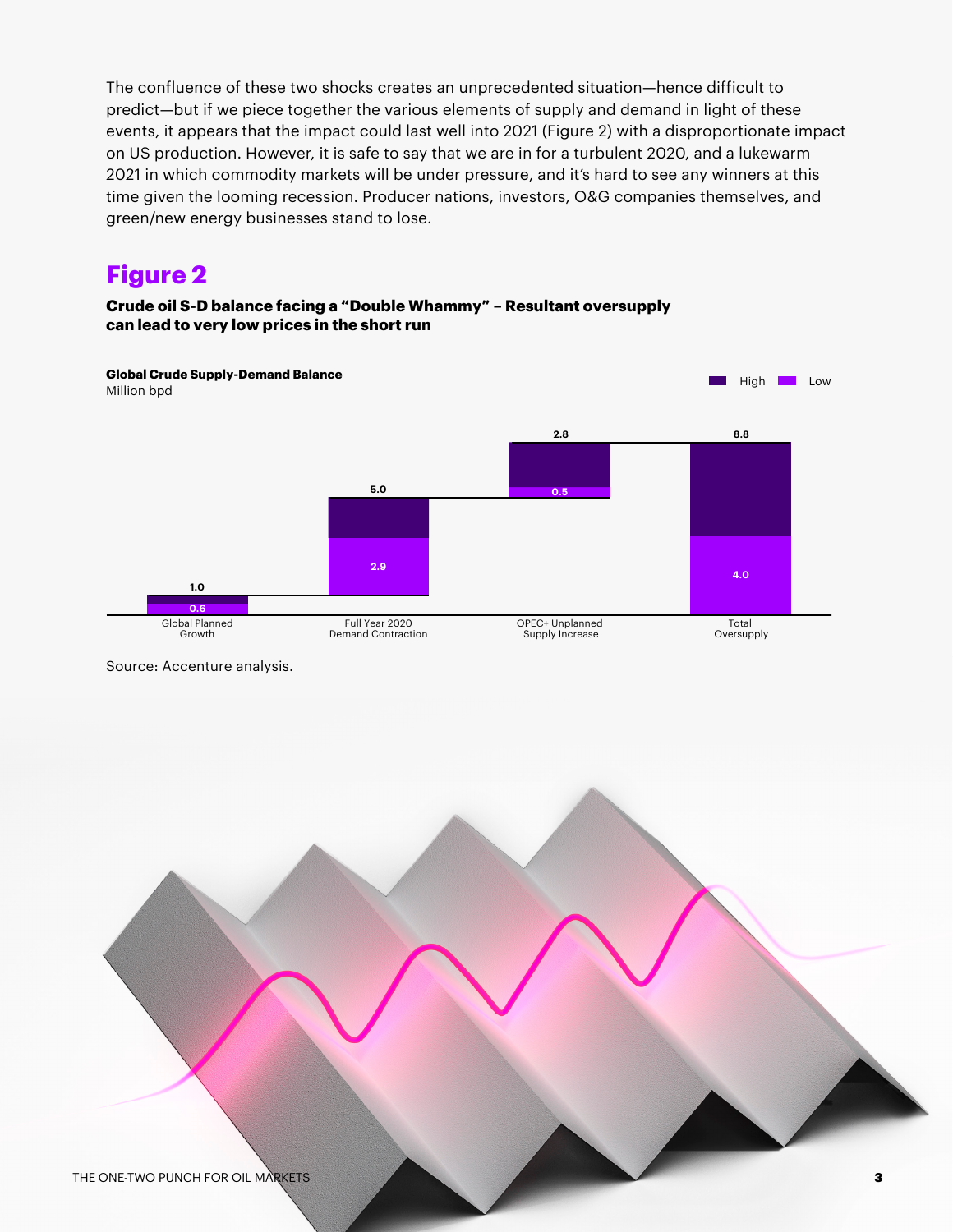# **What's different this time around?**

Simultaneous demand contraction and a concurrent ramp-up in supply is unprecedented. We are in uncharted waters, and it isn't clear who will win this game of brinkmanship. Prices can drop to very low levels till the OPEC+ "flood-the-market" stance continues (Figure 3).

### **Figure 3**

#### **Oversupply without OPEC+ cuts can push prices to very low levels in the short-term**



The O&G industry was already in a state of disruption leading up to these events. Sector returns were under pressure, capital was flowing out of the industry, and decarbonization headwinds were strengthening to capital increases. North American operators in particular were in a more precarious position than they were in 2014. Capital availability had almost dried out—investors were cheering capital cuts and penalizing capital expansion. Oil stocks were being hammered across the board and were even below 2014 levels (Figure 4).

#### **Figure 4**

#### **Oil and Gas Exchange Traded Funds Indexed Returns**



Source: Thomson Reuters, Accenture analysis. OIH = Oilfield Services; XOP = E&P; XLE = Energy; SPY = S&P

Additionally, resources became more abundant, the market more competitive and alternative energy sources more prevalent, pulling the bar lower for alternatives to specific sources of O&G supply. Finally, the downstream sector that served as a cushion in 2014/15 for the industry at large, for pure play refiners, and for international oil companies (IOCs) as a result of improved margins will not be a savior in this cycle – the potential for higher margins will be blunted by reduced volumes as a result of the economic contraction.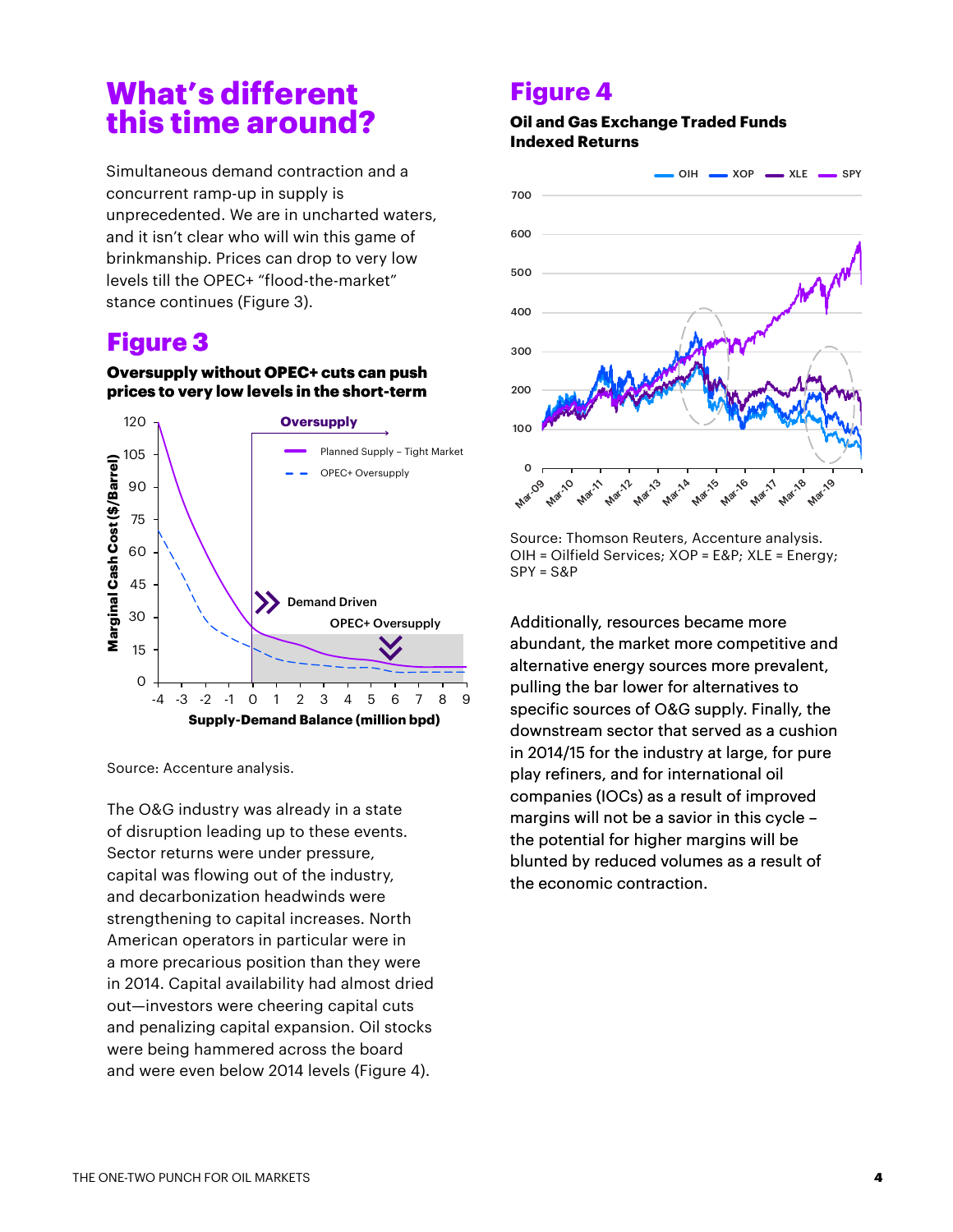# **What will still remain the same?**

Despite chatter about peak O&G markets and until recent events threw the market into a tailspin, the demand for both oil and gas was growing. Also, once the global economy stabilizes there's no indication that growth won't return as the world still needs oil and gas to sustain development and drive prosperity in the developing world, not to mention meeting the needs of an estimated 2+ billion people who'll join the global population within a year.

Also, while the economics of O&G extraction have improved considerably since the last supply shock in 2014—by up to \$10-\$20 per barrel—ultimately the full-cycle breakeven economics of the marginal barrel will set the equilibrium price. And that breakeven price is still in the high \$50s to low \$60s per barrel. Markets can stay irrational temporarily, but ultimately fundamentals will prevail.

# **Challenging times require an intelligent response**

Despite the inherent volatility of the commodity markets, we find O&G companies are often ill-equipped to deal with major demand or supply shocks. With the ongoing disruption coming in the wake of the one-two punch of the demand and supply shock, the first set of actions should be around fortifying the organization for any eventuality—i.e. building resilience. These actions should focus on steadying cash flow, reducing costs, and securing revenues.

# **We see five critical steps companies can take now to build resilience:**

#### **1. Set up a war room to keep a pulse on the market and dynamically stress test the business**

- **Generate or access potential market** balance/price scenarios, and identify leading indicators associated with each scenario to trigger actions ahead of time. Signals on the demand side can include readings on industrial activity (PMI) and travel and retail data, and on supply-side CapEx plans and discussions around off-schedule OPEC meetings.
- Put business continuity plans and cash flow to a rigorous stress test under various scenarios focused on identifying key gaps and shortfalls over a three-, sixand 12-month period. Coupled with indicators tied to the potential scenarios, this should form the basis of a risk register that can become a company's response playbook.

## **2. Zero-base everything rapidly**

Launch a data- and advanced analytics-driven program, leveraging a battle tested AI tool to quickly scan and assess spend and generate insights from efforts within and across the industry. Challenge every cost, spend item (third party or internal), investment decision and supply arrangement. Ask "why is this needed" rather than "how can we reduce it." This will create a clean sheet with no "sacred cows," sustainable over time without impairing the business's ability to grow when the cycle turns.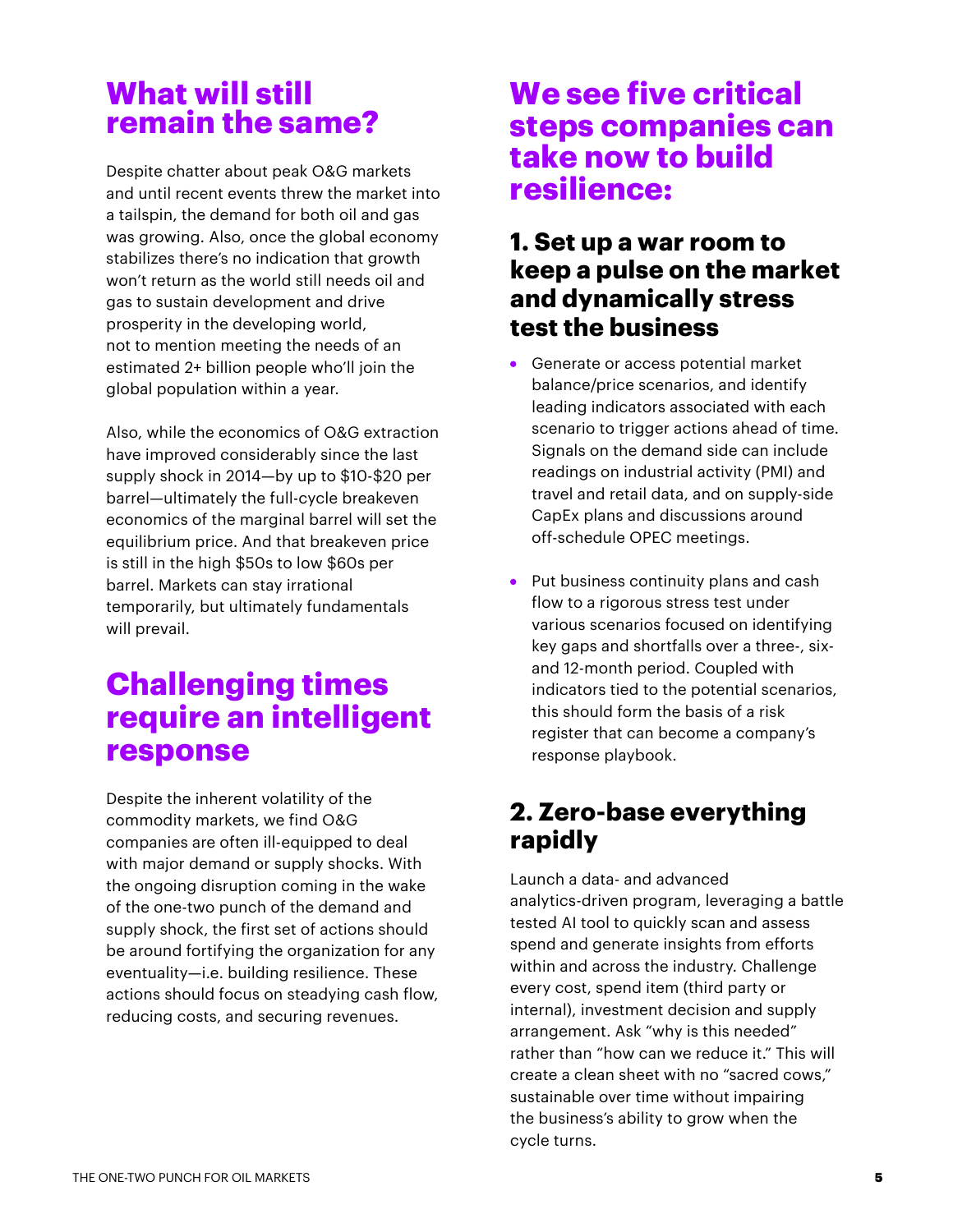#### **3. Holistically rethink and rebalance your portfolio**

Prepare to make changes dynamically as there will be considerable volatility over the next several months, and portfolio decisions will need to change accordingly. This involves three crucial steps:

- **Step 1:** Surgically assess every asset, capital spend and new business decision to reflect the new reality—namely, lower and more volatile commodity prices.
- **Step 2:** Evaluate all options-stress test marginal assets and evaluate all new investment decisions with a higher bar for risk. Return and identify optionality to idle, defer and consolidate assets and/or investments. The objective is to solve for shorter cycle or a more flexible investment profile.
- **Step 3:** Update all CapEx and OpEx plans for the next 6, 12 and 24 months. It is important not only to reduce new CapEx, but also to investigate all opportunities to improve the effectiveness of OpEx. Judicious spend on OpEx (or maintenance CapEx) can lead to quicker and higher returns than on new CapEx.

Reevaluate all decisions about growing the core business and scaling new businesses—what makes absolute sense to pursue or keep unchanged through this cycle versus deferring without affecting long-term prospects and objectives.

#### **4. Identify topline mitigation options**

Review offtake and supply/service agreements and hedges to identify optimal monetization options and favorable contracts to carefully manage through the cycle. Reinforce partnership and commitments to key customers through concessions and flexible arrangements.

#### **5. Plan and prepare for the worst-case scenario**

Develop contingency, restructuring and quick divestment options, identifying alternative sources of funding and private market access. Look to other industries that have been in similar circumstances. For example, look at the automotive industry's 2001 post-9/11 "Keep America Rolling" initiative. Similarly, the retail industry faced massive fallout in 2009. In these cases, winners have taken a more surgical and non-traditional approach to complement the traditional levers.

**In summary, these actions are different from what was needed in the 2014/15 downcycle. The extent of uncertainty is greater in this cycle due to dual shock thus having a pulse on the situation dynamically is critical. Also, this cycle will force companies out of business so attempting to ride out the cycle is not an option. Cost actions need to be from a zero base, not current base. Portfolio actions need to be more structural, not adjustments that shift capital toward sweet spots. And while demand will be harder to create, topline impact can be mitigated through creative commercial arrangements. Finally, the capital markets have become intolerant so contingency planning has to be in place.**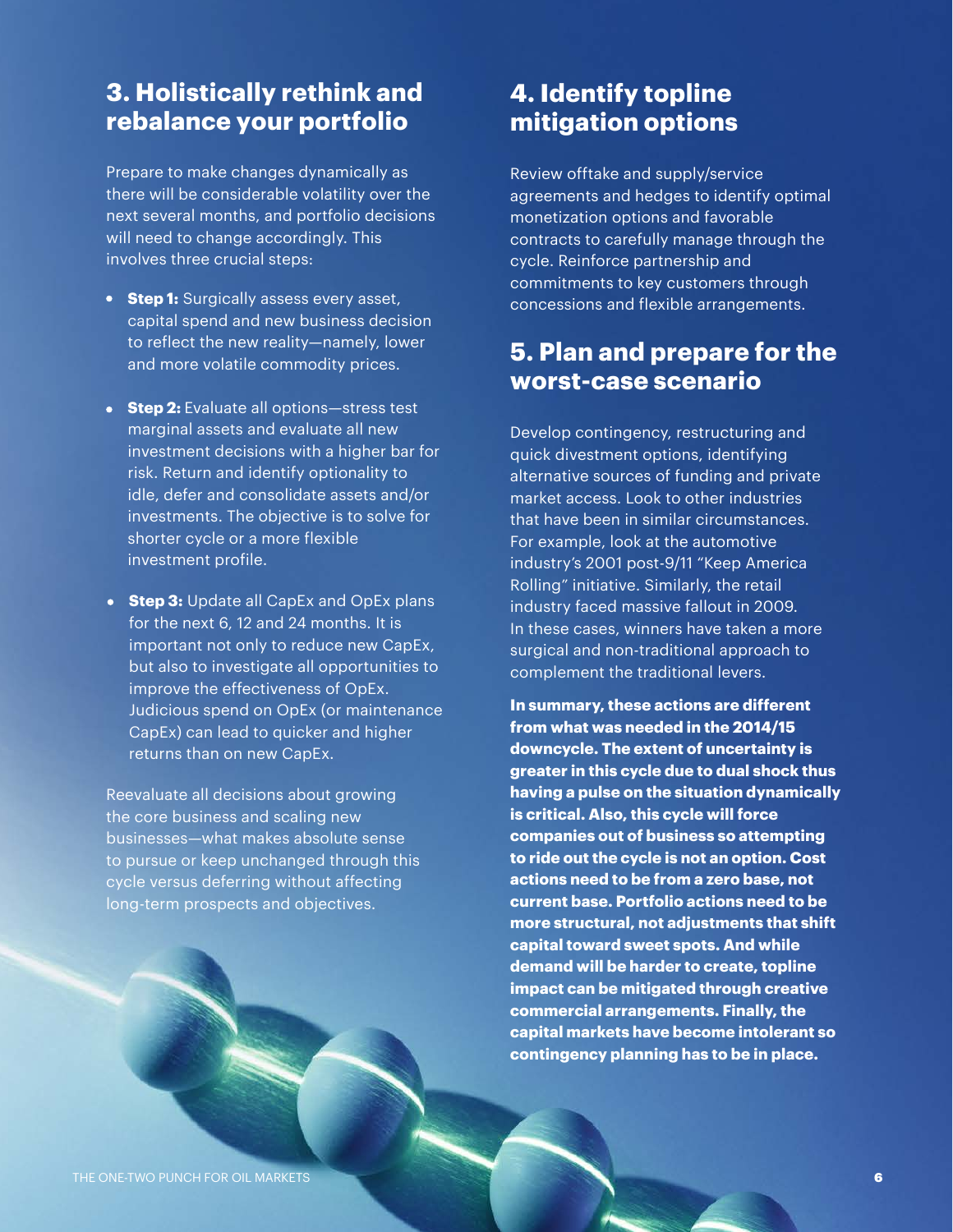## **Rethink to emerge stronger**

Companies will also need to go beyond traditional measures and take non-traditional pathways to rethink how they operate. Some of the current disruption trends were already in motion before the current supply and demand shock. Today's O&G players will need to fundamentally rethink and reduce their structural costs in non-traditional ways by:

#### **1. Creating cost variability and eradicating complexity while freeing up capital**

Evaluate and identify opportunities to shift cost and business/organizational complexity inherent in delivering or driving non-core technology, support functions and partner platforms. Focus the organization on the core business and maintain flexibility to dial up and down based on resulting market outcomes. This can mean having a partner take over functional support and technology delivery to drive both higher efficiency and service levels and manage cyclicality by consolidating activity from other companies. There are also relationships in which the service-providing partner essentially invests in the existing functional and technology infrastructure, taking it over (with an option to return it or sell it back), then providing service back to its partner at a considerably lower cost.

### **2. Joining hands with peers and competitors**

Consolidate activity or assets through a formal or loose joint venture particularly in high-volume geographies like North America. This can be in the form of joint development programs particularly for contiguous upstream positions, sharing equipment and workforce, partnering on service agreements and other infrastructure while idling less favorable or sub-scale positions and assets.

#### **3. Bringing the ecosystem creatively into play**

Identify collaborative opportunities with operational and technology partners and/or service providers that require integrated planning and execution. Take a long view toward releasing trapped value that can benefit all partners while serving as an offset to direct price concessions. For example, between roughly 30% and 50% of inefficiencies sit where operators and oilfield services companies interface requiring collaboration. By partnering to realize gains, the operator can share the value or use the gains as an alternative to price cuts—the norm in such times. These actions need to go well beyond traditional collaboration. Looking again to the automotive industry as an example, when it faced a slowing market, Toyota sent sidelined engineers to supplier plants to help with cost management issues on subsystem production.